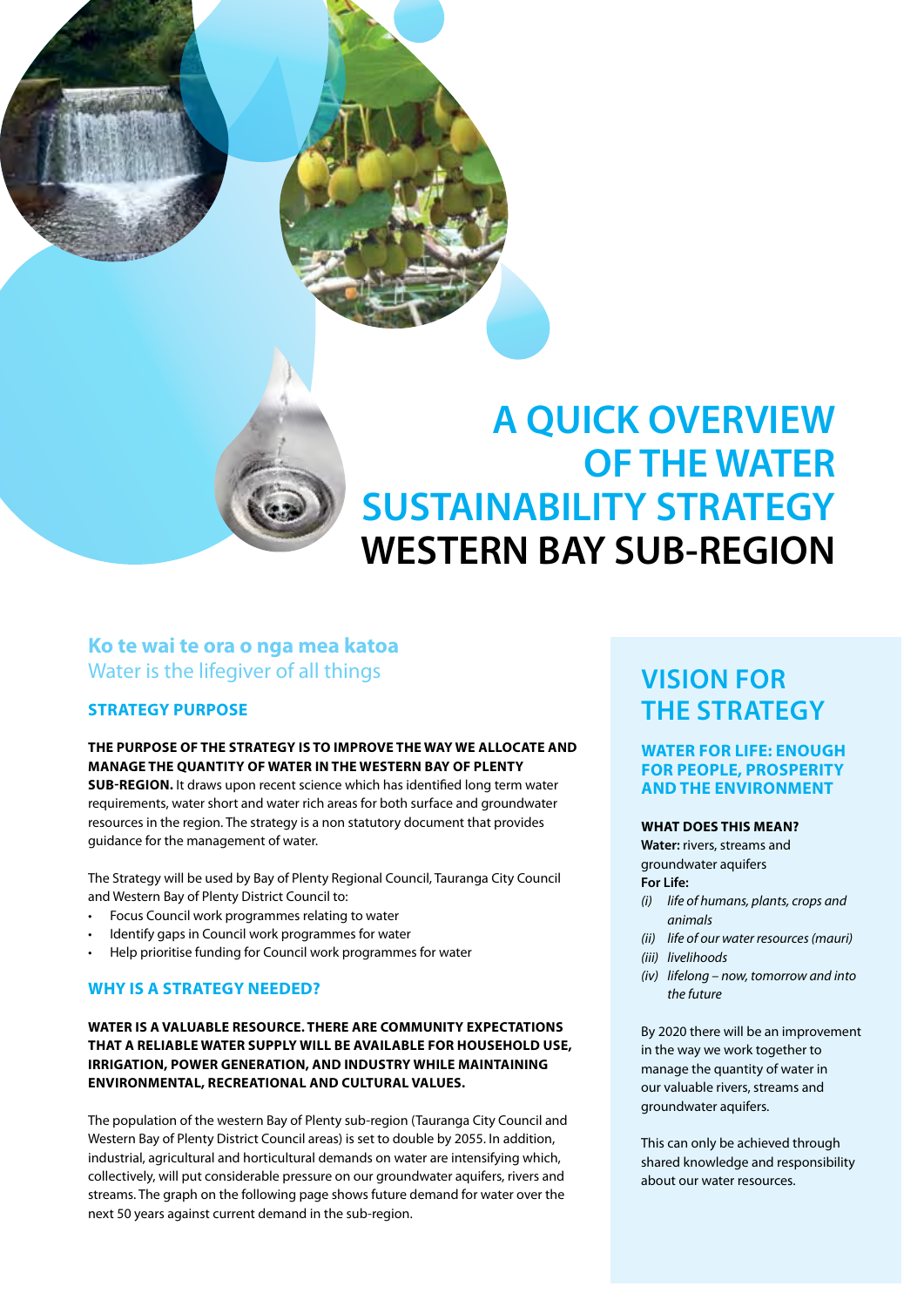



(Source: Aqualinc Research limited (2007). Water Use and Availability Assessment for the Western Bay of Plenty. Report prepared for Bay of Plenty Regional Council).

#### **What are the Water Management Opp ortunities?**

There are opportunities to improve water management:

- Improving the way we collect, store and use water.
- Exploring all alternative sources of water i.e. rainwater and deep aquifers.
- Supporting economic development by ensuring a reliable water supply.
- Learning from other regions that have had to deal with fully allocated catchments and conflicting water demands. One key area of learning is collaborative water management through Water User Groups – we need to get better at allocating and sharing water.
- Utilising improved technologies in key industry sectors (agriculture/horticulture/manufacturing) that enable water to be used more efficiently.
- Making people aware that there are parts of the sub-region where water supply is plentiful at present.

#### **Strategy Outcomes**

Water can be a cause of conflict. Equally, water can be a catalyst for co-operation. This Strategy addresses future potential problems while seizing on possible opportunities for water.

#### **key strategy mess ages**

Generally we have enough water, but it is often not in the right place or right time.

We need to be smarter about the way we collect, store and use water.

Good decisions can only be made through collecting and sharing good information.

There are benefits for water users to work together.

We need to encourage economic development without compromising environmental protection.

We have a lot to learn from other regions.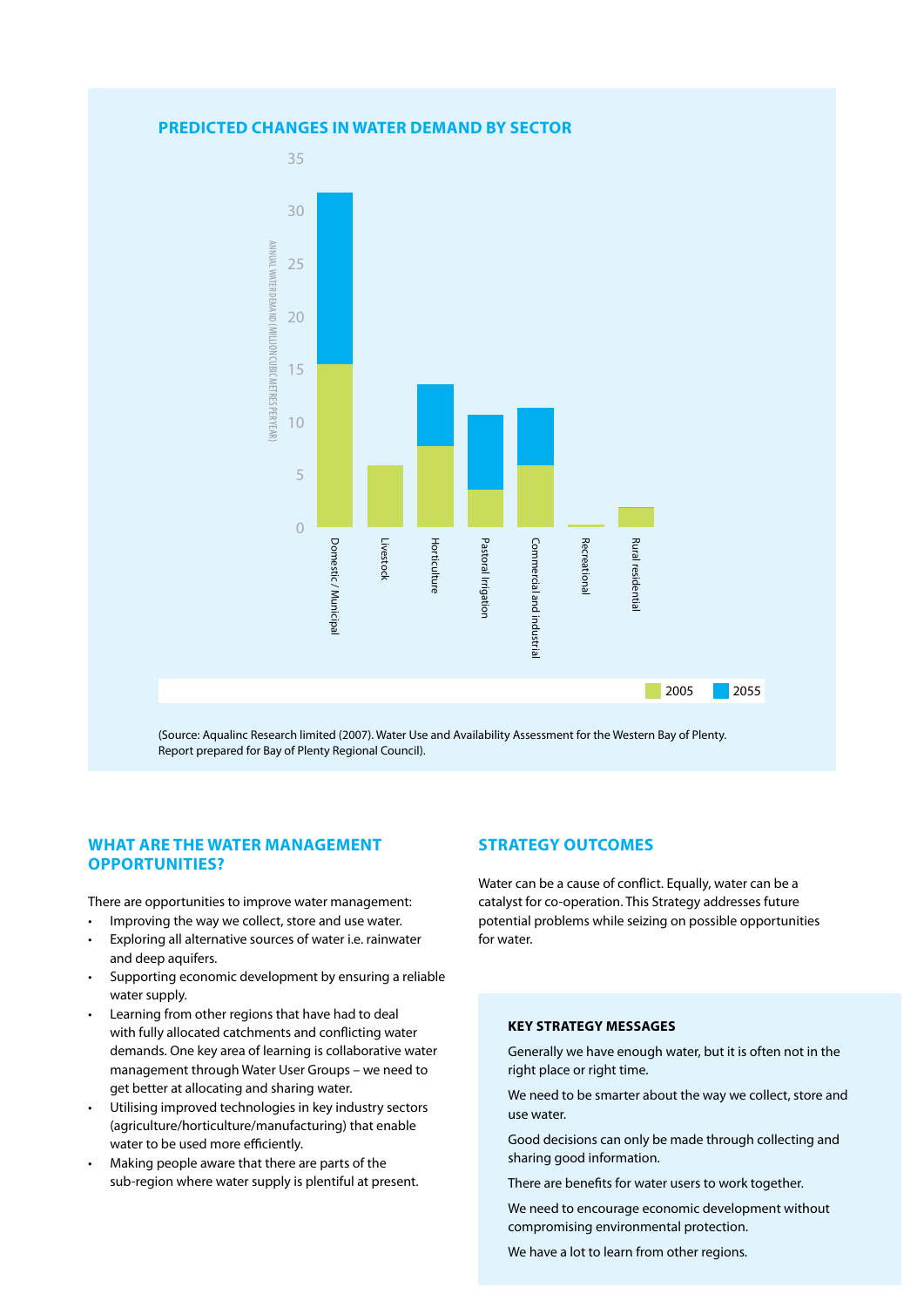The western Bay sub-region has enough water to meet reasonable, foreseeable water requirements. However, water is not always in the right place at the right time to meet the demand from people while ensuring there is sufficient to support a healthy environment. The yellow, light green and blue areas of the map below highlight the parts of the sub-region where demand for water may exceed what is available to be taken.

## **WATER SHORT AREAS BY 2055 SURFACE WATER AND GROUNDWATER RESOURCES**